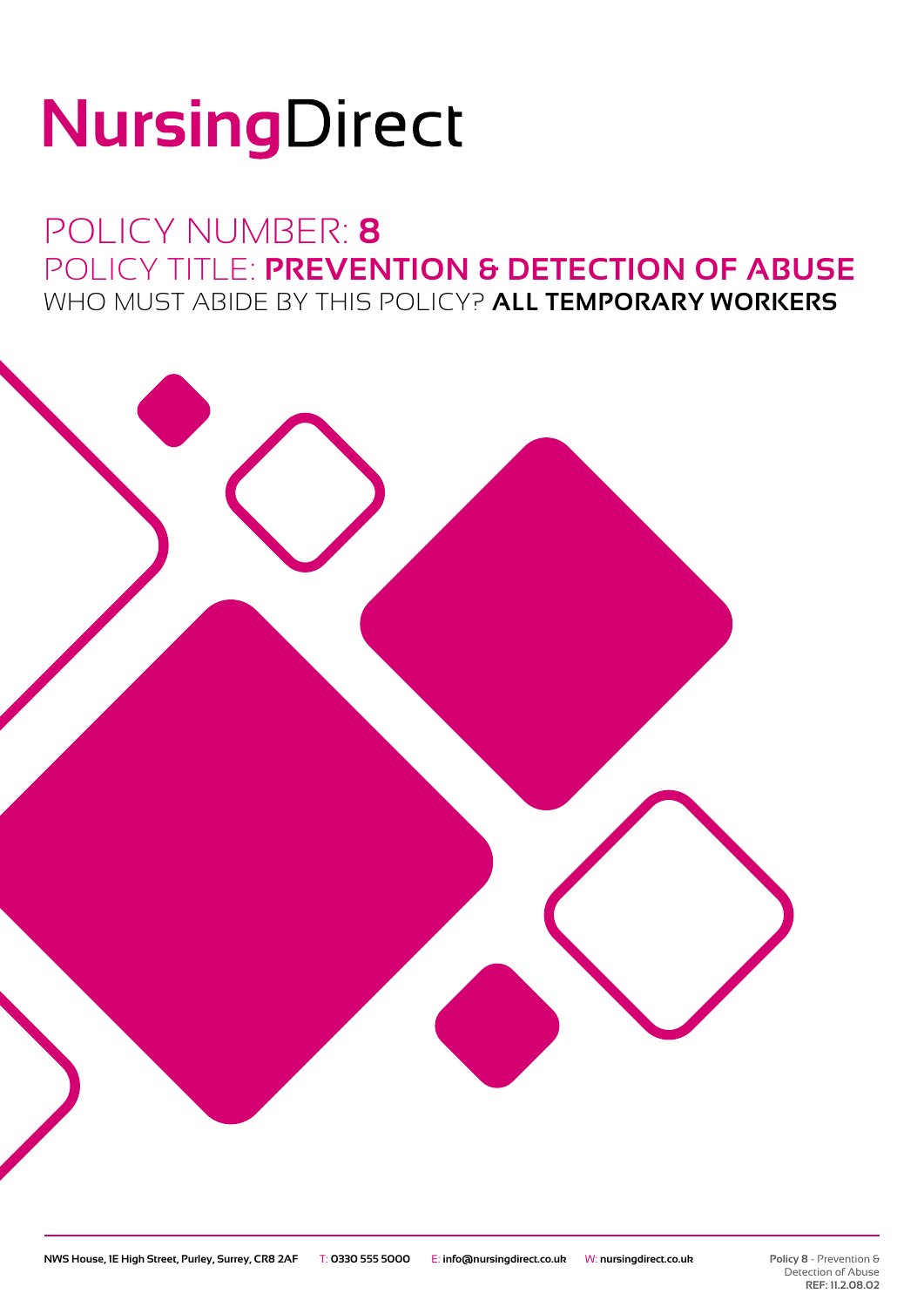#### PREVENTION & DETECTION OF ABUSE

#### **THE PURPOSE OF THIS POLICY**

• To ensure that Temporary Workers understand PREVENTION & DETECTION POLICY.

#### **PREVENTION & DETECTION**

Nursing Direct strives to ensure compliance by ensuring that the following procedures and checks are carried out:

Nursing Direct undertakes to conform to the requirement of the 'No Secrets' document of the Department of Health (2000). In general, Nursing Direct will take the following steps: Identify who may be at risk. Identify the types of abuses that may occur, and will not be prejudiced as to what forms abuse may take. Staff will be made aware of the different manifestations of abuse and how to recognise them. Staff will be made aware of what steps to take if abuse is suspected. Nursing Direct has a specific abuse awareness staff training programme that will be evaluated and improved on an ongoing basis. Nursing Direct will develop and have other policies in support of this policy, such as policies on complaints and whistleblowing.

#### **Nursing Direct accepts the following definition of a vulnerable adult:**

A person of 18 years or older, who is, or may be, for reasons of mental or physical disability or impairment, in need of specific or community care services and who is, or may be, unable to protect themselves from harm or exploitation.

#### **Nursing Direct accepts the following definition of abuse:**

#### **PHYSICAL**

This may include slapping, kicking, pushing and hitting.

Indicators are:

- Bruises
- Clusters of injuries
- Scalding or burns
- Nervousness and fear of sudden movements
- Fear of physical contact
- Dehydration
- Weight loss
- Injuries not consistent with the explanations offered
- Social / Institutional
- This may include inappropriate restraint and the misuse of medication. Indicators are: Overmedicating Undermedicating

#### **FINANCIAL**

This may include theft and the misuse of finances, property or benefits.

Indicators are: Inability to afford basic services when it is known that the patient should have the means

- Fraud involving power of attorney, assets or wills
- The theft or disappearance of personal property
- Sudden loss of cash or liquidity
- Sectarian This may include inappropriate utterances, verbal abuse and graphic material.
- Indicators are:
- Fear of ministers of religion
- Offensive remarks regarding religious beliefs
- Inappropriate banners,
- Emblems and visual material
- Emotional withdrawal

#### **SEXUAL**

This may include sexual assault, rape, erotic acts to which the patient has not consented. Indicators are:

- Unexplained injuries or soreness in the genital areas
- Unexplained rashes,
- Itching or pain in the genital areas
- Discomfort when sitting or walking
- The appearance of sexually transmitted disease
- Bruises on the buttocks or inner thighs
- Pregnancy when there was an inability to consent

#### **NEGLECT**

This may include the withholding of the necessities for care or health. Indicators are:

- The sudden unauthorised withdrawal of basic services
- Poor personal care
- A third party enjoying monetary benefits that do not seem to accrue to the patient
- Malnutrition
- Emaciation or weight loss
- Untreated conditions like bed-sores or ulcers

#### **DISCRIMINATION**

This may include racism, sexism and discrimination based upon impairment. Indicators are:

- Evidence of racism, sexism or ageism
- Offensive remarks regarding
- Religion
- Culture • Gender
- Ethnic origin

Any discriminatory practise based on the patient's impairment.

#### **PSYCHOLOGICAL / EMOTIONAL**

This may include threats, harassment, blaming, coercion and humiliation. Indicators are:

- Bed-wetting when incontinence has not been diagnosed
- Depression
- High anxiety levels • Unwarranted displays of fear
- Emotional
- Withdrawal
- Distrust of those around them